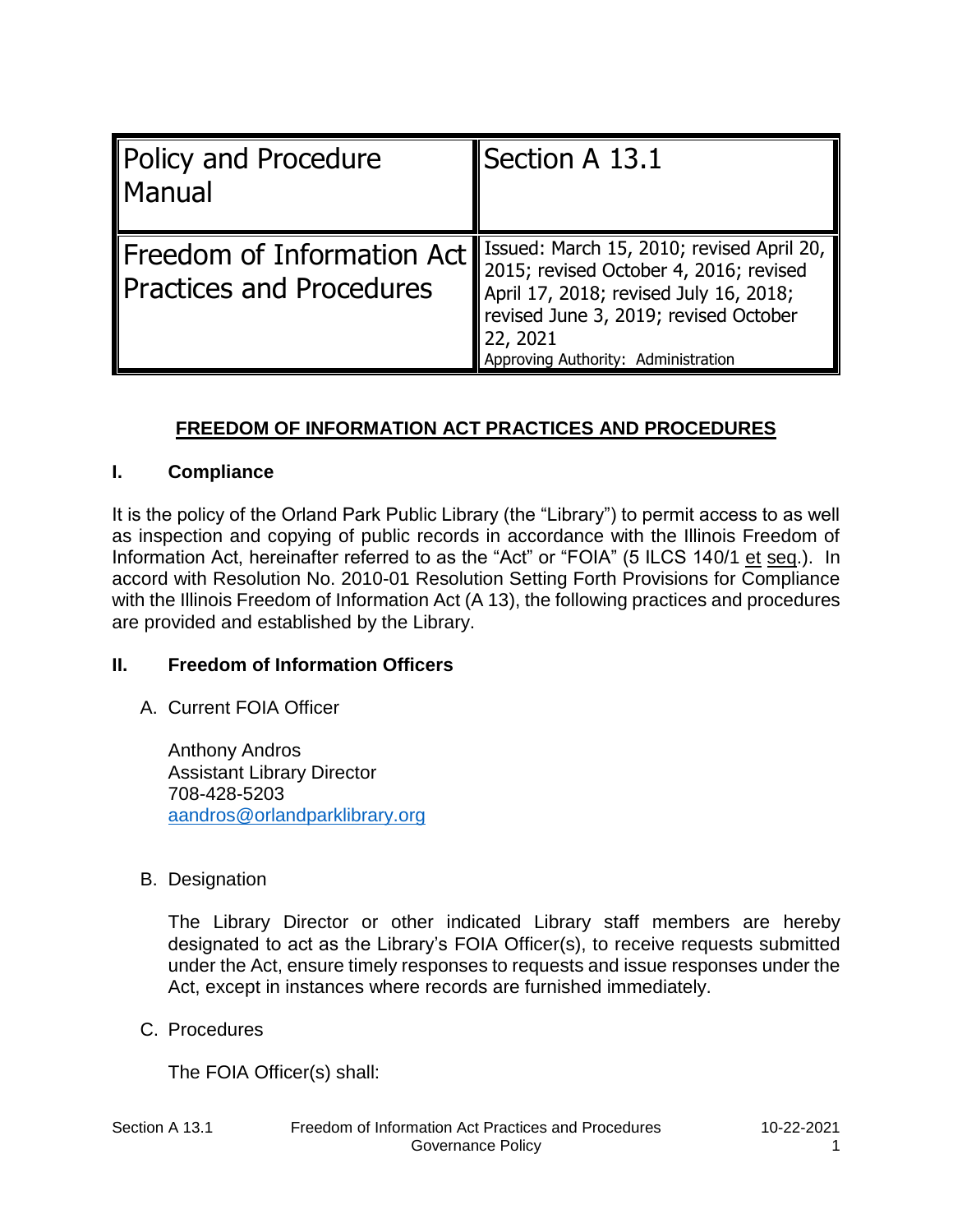- 1. Develop a list of documents and/or categories of records to be immediately disclosed upon request;
- 2. Note the date a written request is received;
- 3. Compute the day on which the period for response will expire and make a notation of that date on the written request;
- 4. Maintain an electronic or paper copy of a written request, including all documents submitted with it, until the request is complied with or denied; and
- 5. Create a file for the retention of the original request, a copy of the response, a record of written communication with the requester and a copy of other communications.

The FOIA Officer(s) shall also make available to the public at no charge the following materials:

- 1. A brief description of the Library, including a short summary of its purposes, operating budget, location, approximate number of full and part-time employees and identification of and membership of the Library Board and its committees;
- 2. A brief description of the methods for requesting information and public records, a directory of the Freedom of Information Officers, the address where requests for public records should be sent and any fees allowed by FOIA; and
- 3. A list of types and categories of public records maintained by the Orland Park Public Library.

This information must also be posted on the Library's website**.**

- D. Training
	- 1. Whenever a new FOIA Officer is designated, he or she will successfully complete the electronic training developed and maintained by the Public Access Counselor within thirty (30) days after assuming the position. This can be found at:

http://foia.ilattorneygeneral.net/electronic\_foia\_training.aspx

The *Public Access Counselor (PAC)* is an attorney in the Attorney General's (AG) office whose mission is to help people obtain access to public records.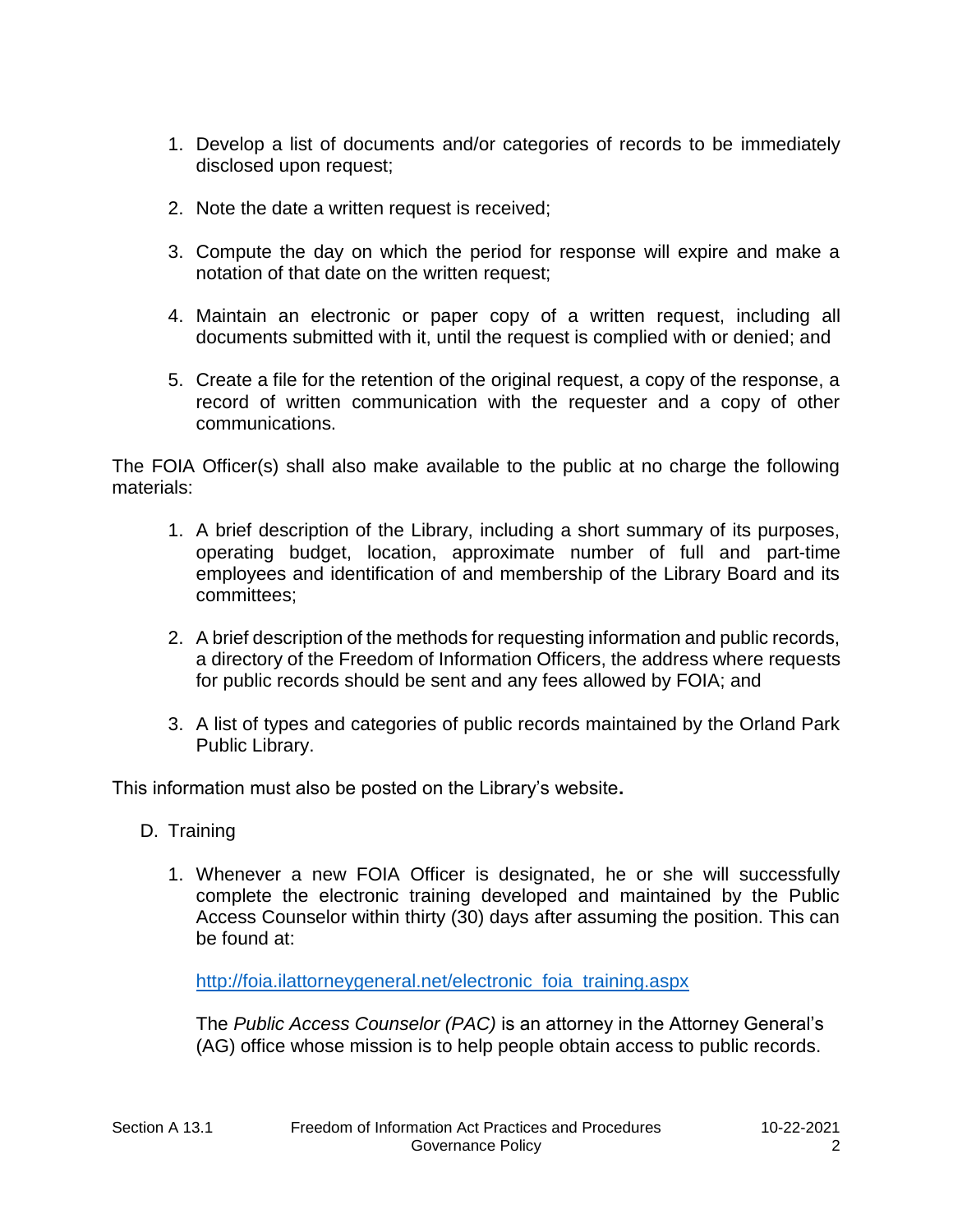2. Annually, the FOIA officer(s) shall successfully complete the electronic training curriculum at:

http://foia.ilattorneygeneral.net/electronic foia training.aspx

- 3. Successful completion of the required training curriculum within the periods provided shall be a prerequisite to continue serving as a Freedom of Information Officer.
- 4. A list naming the Freedom of Information Officers shall be submitted annually to the Public Access Counselor.

#### **III. Requesting Records**

A. Requests for all records must be in writing and submitted to the attention of the FOIA Officer(s) by mail, fax, e-mail, or delivery during regular business hours of the Administration Office of the Library.

No oral request for records will be processed. The person orally requesting records shall be advised to put the request in writing.

B. Designated mailing address for submission of FOIA requests:

Freedom of Information Officer Orland Park Public Library 14921 Ravinia Avenue Orland Park, IL 60462

 FOIA requests may also be submitted via email to FOIA@orlandparklibrary.org

Hours: The hours during which the Administration Office of the Library is open for business are:

9:00 a.m. to 5:00 p.m. - Monday through Friday

FOIA requests received after 5:00 p.m., Monday through Thursday, will be dated as received the next business day. FOIA requests received after 5:00 p.m. on Friday will be dated as received the following Monday as the next business day.

C. Content of Requests.

In addition to being in writing, all requests must specify, in particular, the records requested to be retrieved and and/or inspected. Requesters should provide as much information as possible on the subject matter. This will help expedite the search process. All requests must also specify whether the records are requested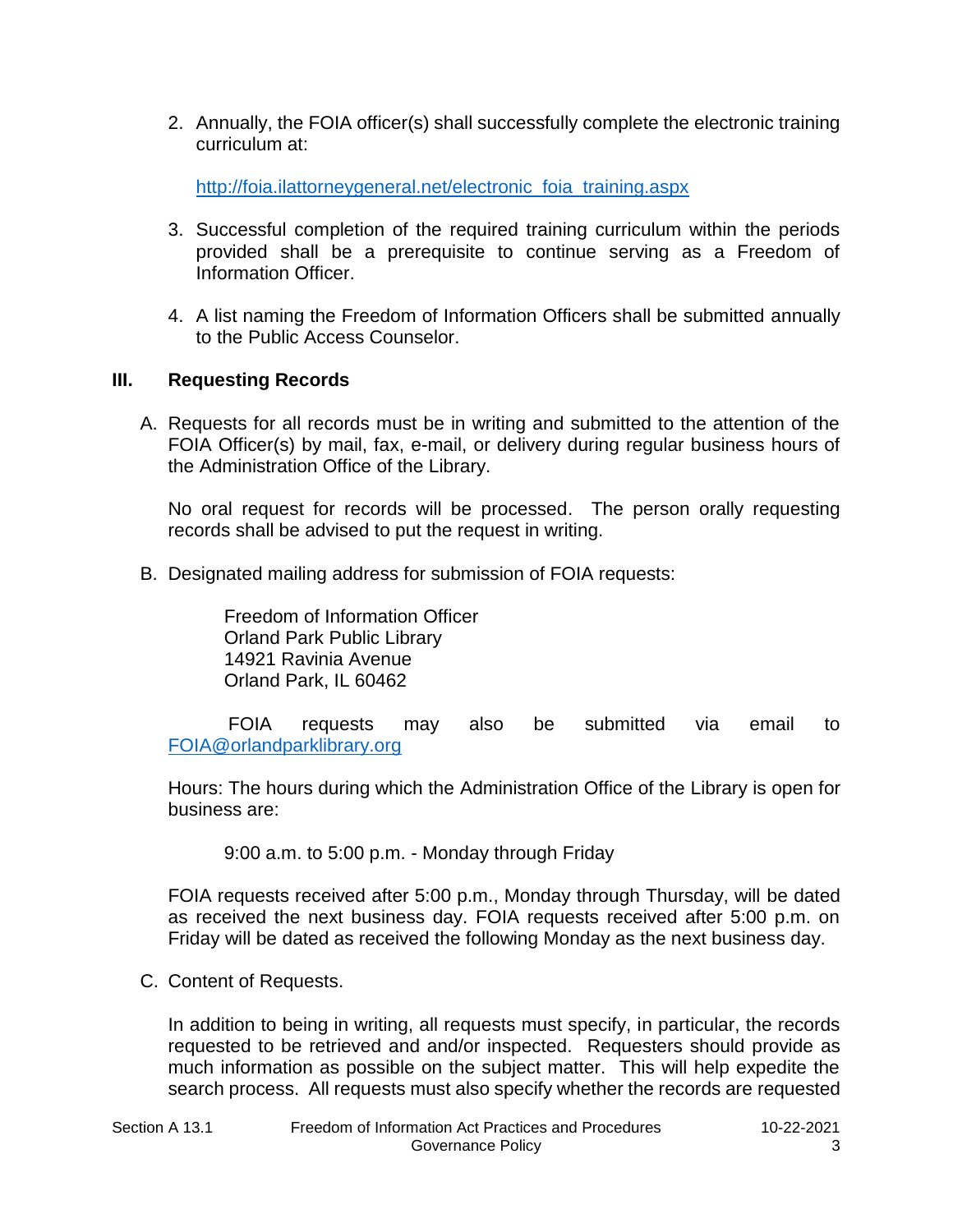for a commercial purpose as well as whether the requester is requesting a fee waiver. If any records are to be certified, it must be indicated in the request, specifying which records are to be certified. A written request should include the requester's name, the date and contact information (phone number or email address), so the FOIA Officer can contact the requester with questions.

D. When a person requests a copy of a record maintained in an electronic format, the FOIA Officer shall furnish it in the electronic format specified by the requestor, if feasible. If it is not feasible to furnish the public records in the specified electronic format, then the FOIA Officer shall furnish it in the format in which it is maintained by the Library or in paper format at the option of the requester. The Library may charge the requester for the actual cost of purchasing the recording medium, whether disc, USB flash drive, or other medium. The Library may not charge the requester for the costs of any search for and review of the records or other personnel costs associated with reproducing the records.

#### **IV. Responses to Requests for Records That are Not Commercial Requests, Voluminous Requests or Requests from Recurrent Requesters**

The Library shall respond to FOIA requests within five (5) business days (the count starts the next business day after the day of the request) from receipt of a written request for records except for commercial requests, recurrent requesters and voluminous requests. One or more of the following responses will be given to the person requesting records:

- A. The requested inspection or copying of the records may be granted immediately if the request is for a record or records easily accessible and immediately available. The person releasing the records shall prepare a response letter regarding the release.
- B. Notify the requester that the record is available online and direct the requester to the website where the record can reasonably be accessed. If the person is unable to reasonably access the record after being directed to the website, he/she may resubmit the request stating his or her inability to reasonably access the record. In that event, the Library will make the requested record available for inspection and/or copying in accordance with FOIA.
- C. Advise in writing the records are available for inspection at the Library if the records cannot be copied.
- D. Advise in writing the request is unduly burdensome with an offer to the person making the request of an opportunity to confer with the FOIA Officer in an attempt to reduce the request to a manageable proportion.
- E. Advise in writing the request cannot be filled within five (5) business days and that it will be responded to within an additional five (5) business days from the original due date and notify the requester of the reason(s) for the extension.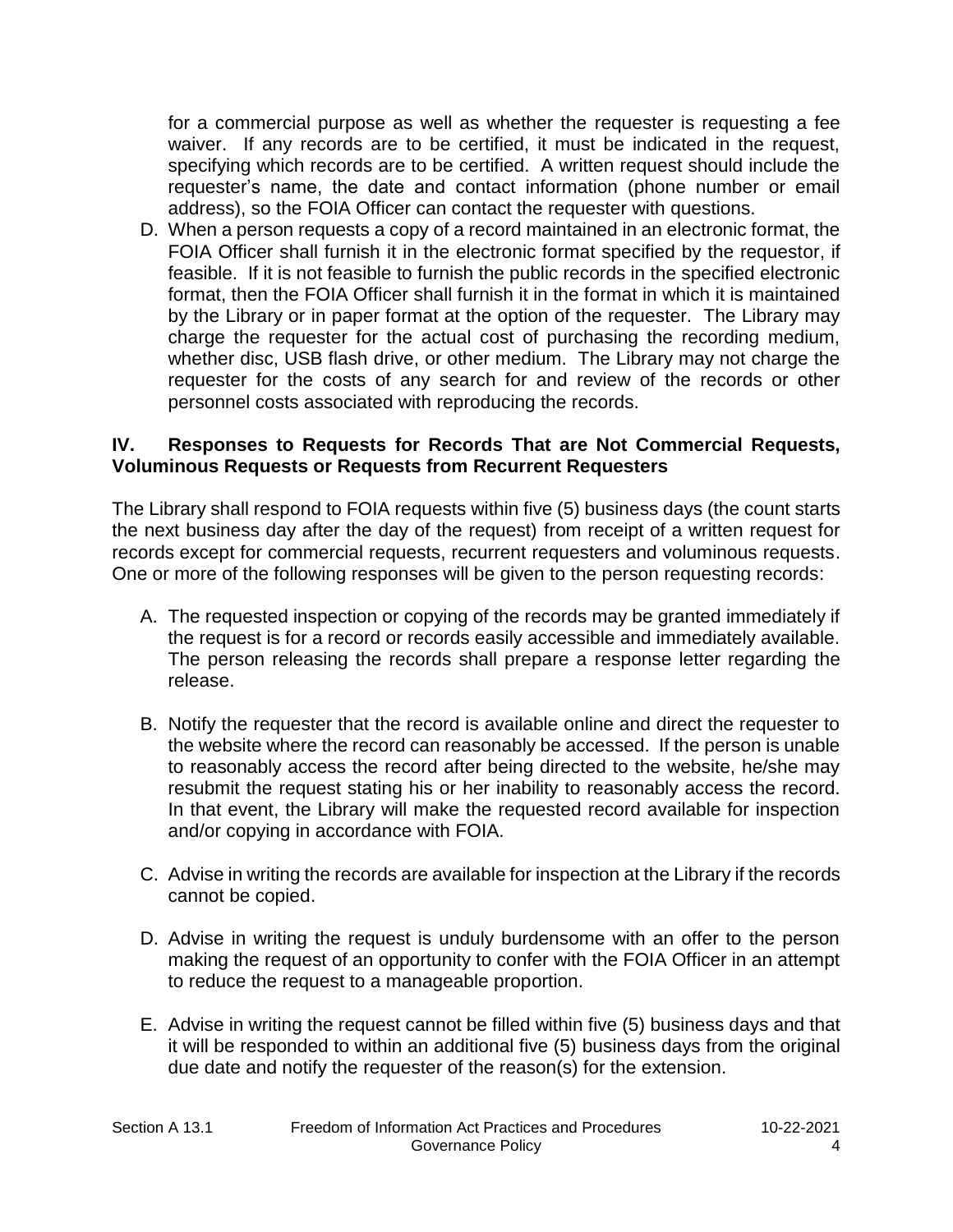- F. Agree in writing to extend the time for compliance for a period of time to be determined by the parties and notify the requester of the reason(s) for the extension and response delay.
- G. Deny, in whole or in part, the request in writing, stating the reasons for the denial. When a request for public records is denied on the grounds the records are exempt under Section 7 or Section 7.5 of the Act, the notice of denial shall specify the exemption claimed to authorize the denial and the specific reasons for the denial, including a detailed factual basis and a citation to supporting legal authority. Each notice of denial shall inform the requester of his or her right to judicial review under Section 11 of the Act, the right to review by a Public Access Counselor, and the Public Access Counselor's address and phone number. Any denial shall be made in writing and mailed or emailed within the five (5) business day period or any extension thereof. Copies of all notices of denial shall be retained by the Library in a single central office file open to the public and indexed according to the type of exemption asserted and to the extent feasible according to the types of records requested.

## **V. Responses to Requests for Records Sought for a Commercial Purpose.**

Within twenty-one (21) business days (the count starts the next business day after the day of the request) from receipt of a written request for records sought for a commercial purpose, one or more of the following responses shall be given to the person requesting this record:

- A. The requested inspection or copying of the records may be granted immediately if the request is for a record or records that are easily accessible and immediately available. The person releasing the record shall prepare a memorandum of the release.
- B. Notify the requester that the record is available online and direct the requester to the website where the record can reasonably be accessed. If the person is unable to reasonably access the record after being directed to the website, he/she may resubmit his request stating his or her inability to reasonably access the record. In that event, the Library will make the requested record available for inspection and/or copying in accordance with FOIA
- C. Advise in writing the records are available for inspection at the Library if the records cannot be copied.
- D. Advise in writing that the request is unduly burdensome with an offer to the person making the request of an opportunity to confer with the FOIA Officer in an attempt to reduce the request to a manageable proportion.
- E. Deny, in whole or in part, the request in writing, stating the reasons for the denial. When a request for public records is denied on the grounds the records are exempt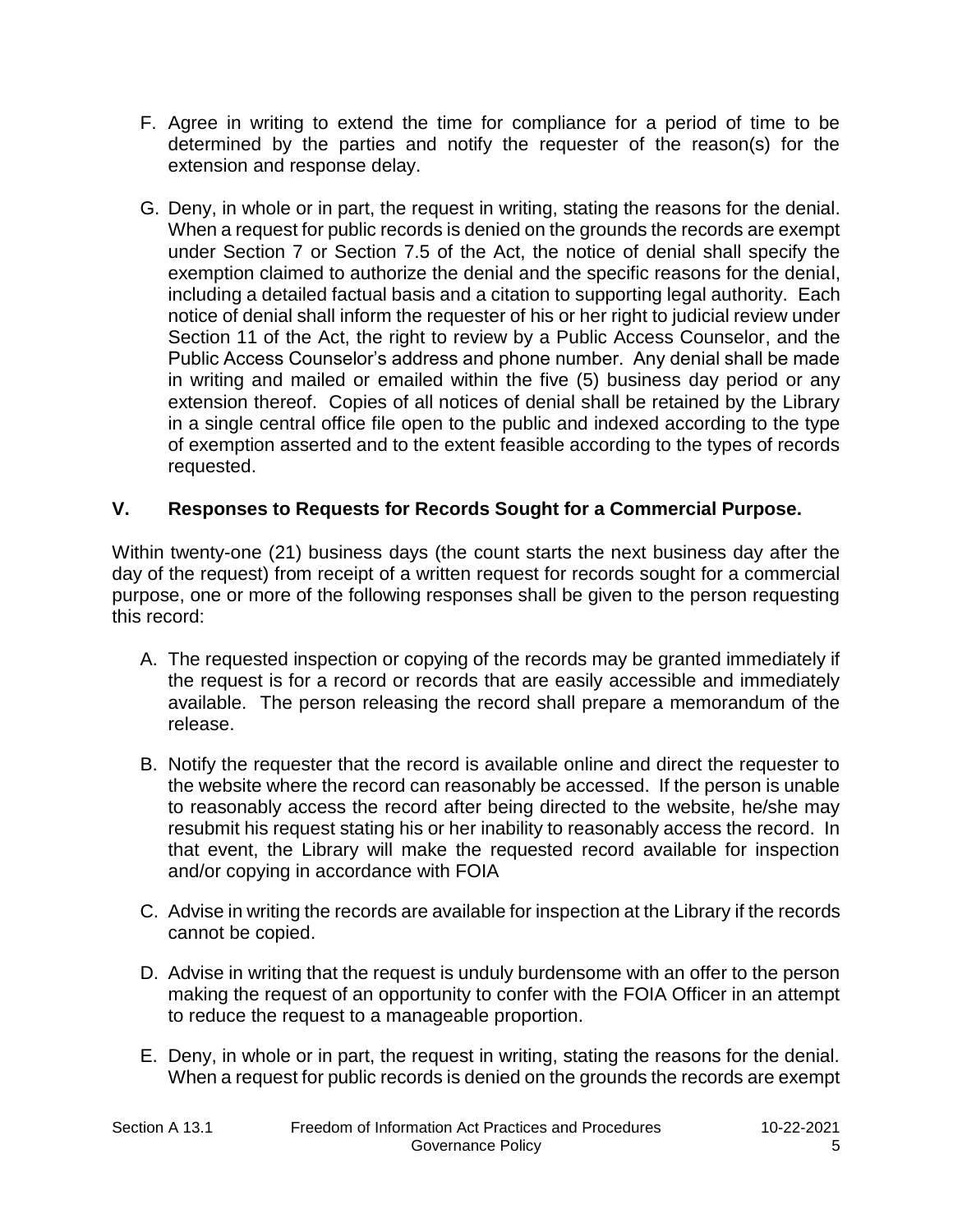under Section 7 of the Act, the notice of denial shall specify the exemption claimed to authorize the denial and the specific reasons for the denial, including a detailed factual basis and a citation to supporting legal authority. Each notice of denial shall inform the requester of his or her right to judicial review under Section 11 of the Act, the right to review by a Public Access Counselor, and the Public Access Counselor's address and phone number. Any denial shall be made in writing and mailed or emailed within the twenty-one (21) business day period or any extension thereof. Copies of all notices of denial shall be retained by the Library in a single central office file open to the public and indexed according to the type of exemption asserted and to the extent feasible according to the types of records requested.

F. Provide, in writing, to the requester an estimate of the time required to provide the requested records and an estimate of the fees to be charged, which must be paid in full before copying the requested document. Unless the records are exempt from disclosure, the Library shall comply with the request within a reasonable time period considering the size and complexity of the request and giving priority to records requested for non-commercial purposes.

## **VI. Responses to Requests from Recurrent Requesters**

A recurrent requester is a person, who, in the twelve (12) months immediately preceding the request, submitted to the Library (i) a minimum of fifty (50) requests for records; (ii) a minimum of fifteen (15) requests for records within a thirty (30)-day period, or (iii) a minimum of seven (7) requests for records within a seven (7)-day period. Recurrent requester does not apply to requests by news media and non-profit, scientific or academic organizations, when the principal purpose of the requests is (i) to access and disseminate information concerning news and current or passing events, (ii) for articles of opinion or features of interests to the public, or (iii) for the purpose of academic, scientific, or public research or education. A request may identify multiple records for inspection or copying.

Within five (5) business days after receiving a request from a recurrent requester, the Library shall notify the requester (i) that the Library is treating the request as a recurrent request under Section 2(g), (ii) the reason for such treatment, and (iii) that the Library will send an initial response within twenty-one (21) business days after receipt.

Within twenty-one (21) business days after receiving a request from a recurrent requester, the Library shall respond to the recurrent requester in one of the following ways:

- A. Provide an estimate of the time required for the Library to provide the requested records and an estimate of the fees to be charged, which fees must be paid in full before copying;
- B. Deny the request pursuant to applicable exemptions under the Act. When a request for public records is denied on the grounds the records are exempt under Section 7 or Section 7.5 of the Act, the notice of denial shall specify the exemption claimed to authorize the denial and the specific reasons for the denial,

| Section A 13.1 |  |  |
|----------------|--|--|
|                |  |  |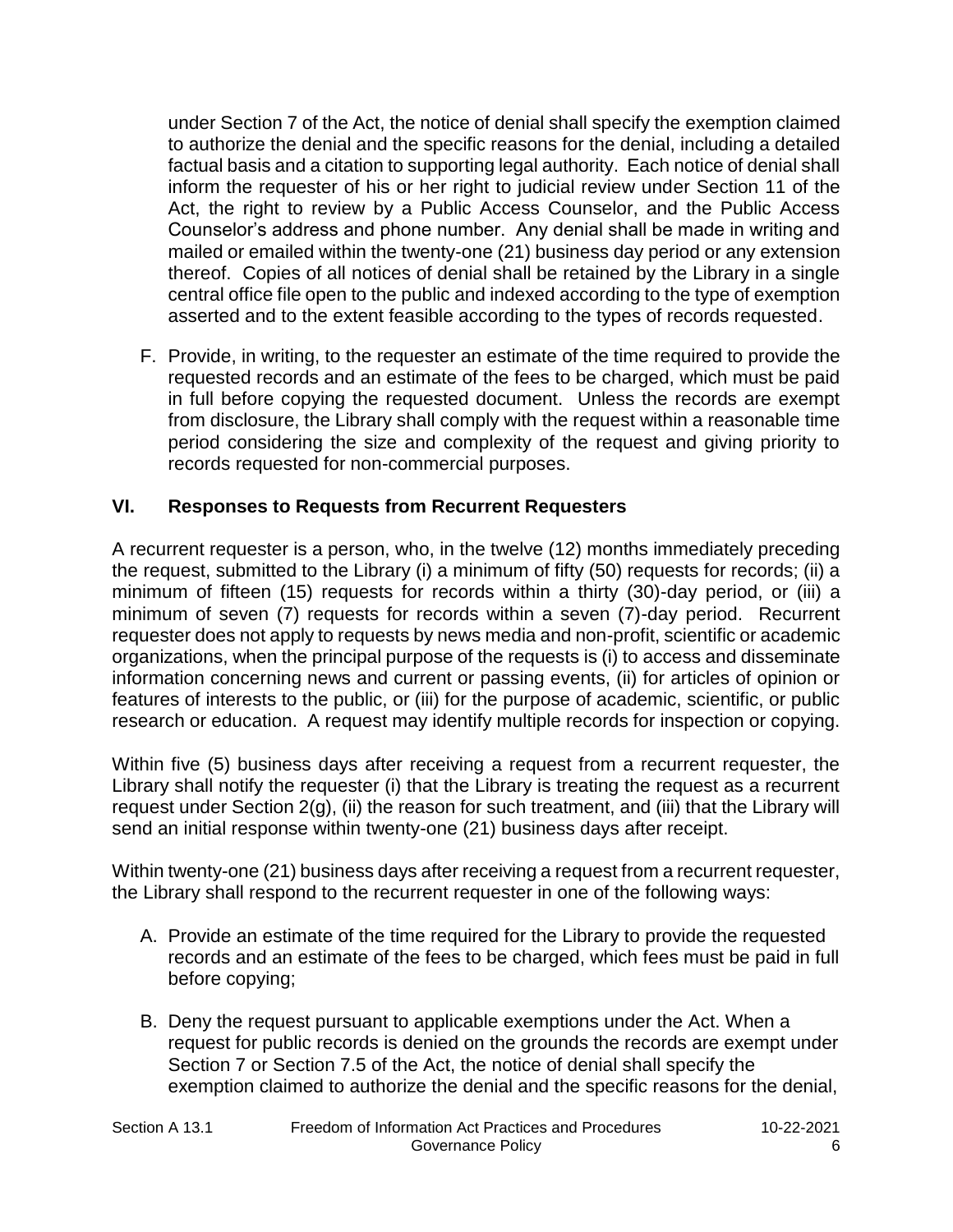including a detailed factual basis and a citation to supporting legal authority. Each notice of denial shall inform the requester of his or her right to judicial review under Section 11 of the Act, the right to review by a Public Access Counselor, and the Public Access Counselor's address and phone number. Any denial shall be made in writing and mailed or emailed within the five (5) business day period or any extension thereof. Copies of all notices of denial shall be retained by the Library in a single central office file open to the public and indexed according to the type of exemption asserted and, to the extent feasible, according to the types of records requested;

- C. Notify the requester that the request is unduly burdensome and extend an opportunity to attempt to reduce the request to manageable portions; or
- D. Provide the requested records.

## **VII. Responses to Voluminous Requests**

A voluminous request is a request that:

- A. includes more than five (5) individual requests for more than five (5) different categories of records or a combination of individual requests that total requests for more than five (5) different categories of records in a period of twenty (20) business days; or
- B. requires the compilation of more than 500 letter or legal-sized pages of public records unless a single requested record exceeds 500 pages. "Single requested record" may include, but is not limited to, one report, form, e-mail, letter, memorandum, book, map, microfilm, tape or recording.

As with commercial requests and recurrent requesters, the definition of voluminous requests does not include requests made by news media and non-profit, scientific, or academic organizations if the principal purpose of the request is (1) to access and disseminate information concerning news and current or passing events; (2) for articles of opinion or features of interest to the public; or (3) for the purpose of academic, scientific or public research or education.

Within five (5) business days of the receipt of a voluminous request, the Freedom of Information Officer must inform the requester of the following:

- A. the Library is treating the request as a voluminous request;
- B. the reasons why the Library is treating the request as a voluminous request;
- C. that the requester has ten  $(10)$  business days to amend the request in such a way that the Library will no longer treat the request as a voluminous request;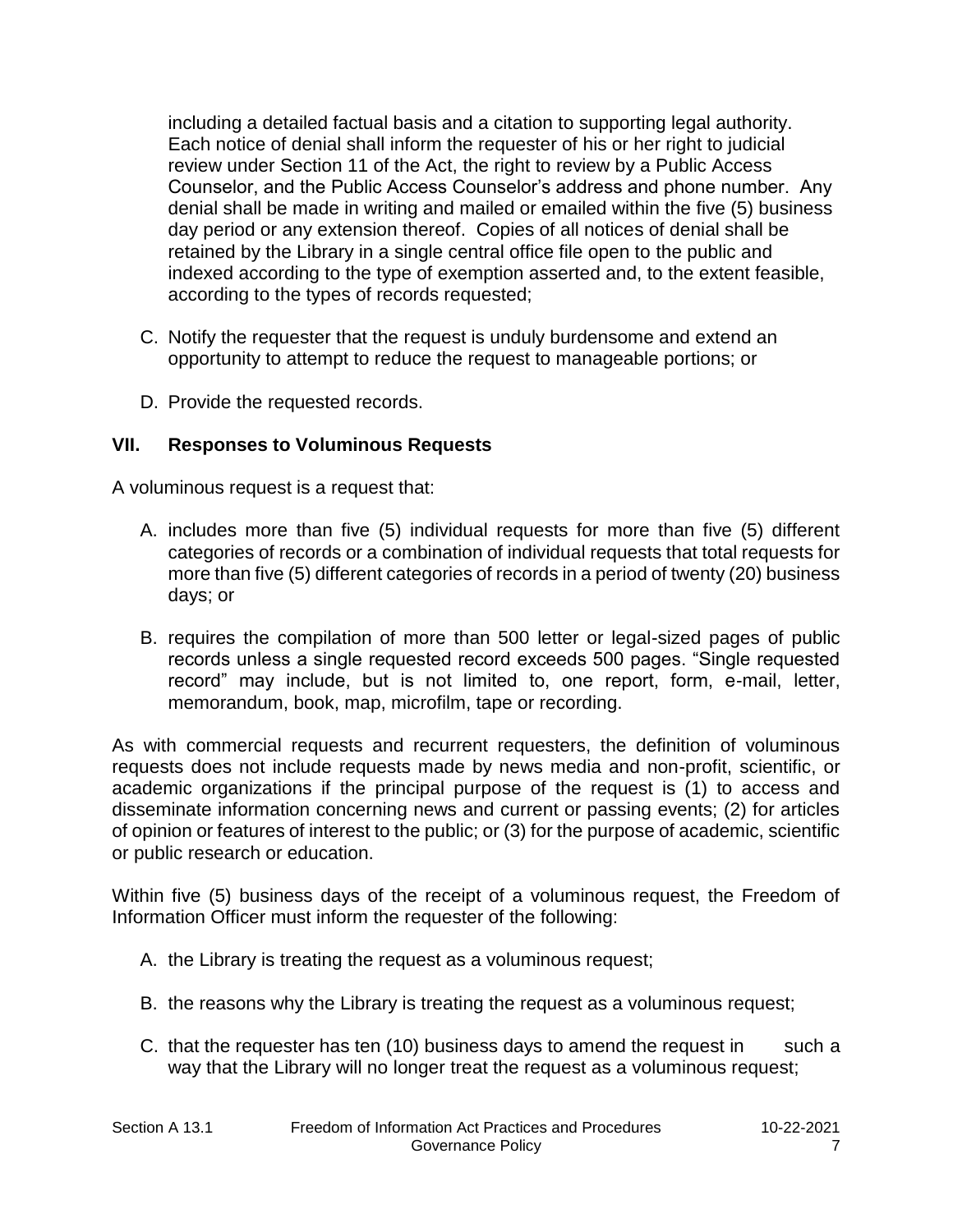- D. that if the requester does not respond within ten (10) business days or if the request continues to be a voluminous request even after an attempt ted amendment, the Library will respond to the request and assess any fees the Library may charge under FOIA;
- E. that the Library has five (5) business days after the receipt of the requester's response or the last day for the requester to amend his or her request, whichever is earlier, to respond to the request;
- F. that the Library may extend its time to respond up to an additional ten (10) business days;
- G. that the requester has a right to a review of the Library's determination by the Public Access Counselor ("PAC") and provide the contact information of the PAC; and
- H. if the requester fails to accept or collect the responsive records, the Library may still charge the requester applicable fees and the requester's failure to pay the fees will be considered a debt due and owing to the Library.

If the request continues to be voluminous or the requester fails to respond to the Library's initial notification, the Library shall respond to the voluminous request within five (5) business days after (1) it receives the requester's response; or (2) the final day for the requester to respond to the initial notification.

The Library's response to a voluminous request shall do one of the following:

- A. Provide the records requested;
- B. Deny the request. When a request for public records is denied on the grounds the records are exempt under Section 7 or Section 7.5 of the Act, the notice of denial shall specify the exemption claimed to authorize the denial and the specific reasons for the denial, including a detailed factual basis and a citation to supporting legal authority. Each notice of denial shall inform the requester of his or her right to judicial review under Section 11 of the Act, the right to review by a Public Access Counselor, and the Public Access Counselor's address and phone number. Any denial shall be made in writing and mailed or emailed within the five (5) business day period or any extension thereof. Copies of all notices of denial shall be retained by the Library in a single central office file open to the public and indexed according to the type of exemption asserted and, to the extent feasible, according to the types of records requested;
- C. Notify the requester that the request is unduly burdensome and extend an opportunity to the requester to attempt to reduce the request to manageable portions;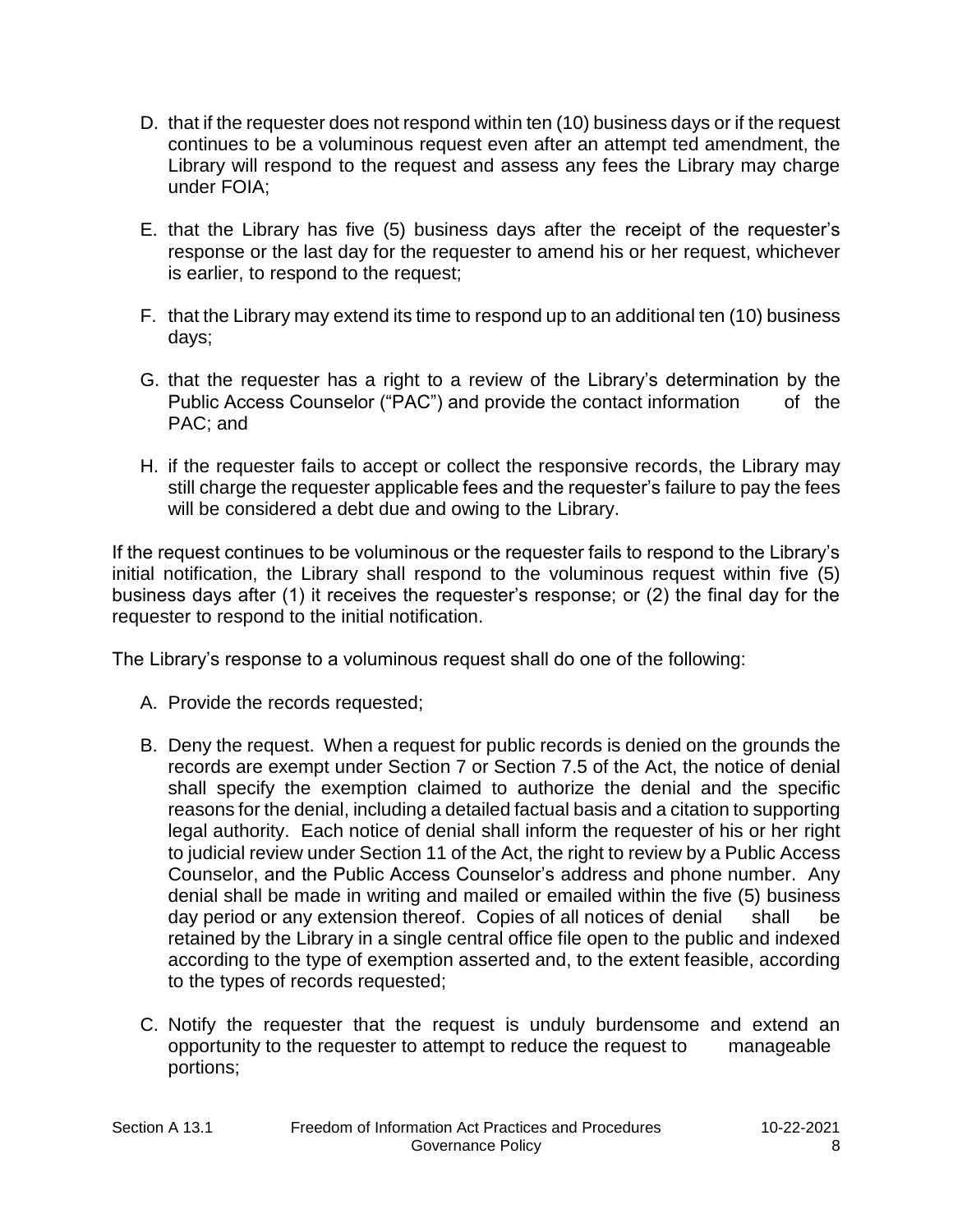- D. Extend the time to respond by ten (10) business days; or
- E. Provide an estimate of the fees to be charged.

## **VIII. Interpretation/Advisement**

The Library has no obligation to interpret public records or to advise requester of their meaning or significance.

# **IX. Exempt Records**

When a request is made to inspect or copy a public record that contains information exempt from disclosure under the Act, but also contains information not exempt from disclosure, the Library will redact the information that is exempt. The Library shall make the remaining information available for inspection and copying.

## **X. Records Not in Library's Possession But In Possession of Contractor Party**

A public record not in the possession of the Library but in the possession of a party with whom the Library has contracted to perform a governmental function on behalf of the Library, and directly relates to the governmental function and is not otherwise exempt under this Act, is to be considered a public record of the Library, for purposes of the Act.

## **XI. Public Access Counselor**

- A. Review by Public Access Counselor. Any person whose request to inspect or copy a public record is denied may file a request for review with the Public Access Counselor established in the Office of the Attorney General within 60 calendar days after the date of final denial (or the date upon which the response was due).
- B. Written Request for Review. Requests for review must be written, signed by the requestor and include both a copy of the request for access to records and any response from the Library. Upon receipt, the Public Access Counselor shall determine whether further inquiry is warranted.
- C. Further Inquiry Warranted. Upon receipt of a request for review, the Public Access Counselor shall determine whether further action is warranted. If the Public Access Counselor determines the alleged violation is unfounded, he or she shall so advise the requester and the Library, and no further action shall be undertaken. In all other cases, the Public Access Counselor shall forward a copy of the request for review to the Library within seven (7) business days after receipt and shall specify the records or other documents the Library shall furnish to facilitate the review. Within seven (7) business days after receipt of the request for review, the Library shall provide copies of records requested and shall otherwise fully cooperate with the Public Access Counselor. To the extent records or documents produced by the Library contain information claimed to be exempt from disclosure

| Section A 13.1 |  |  |
|----------------|--|--|
|                |  |  |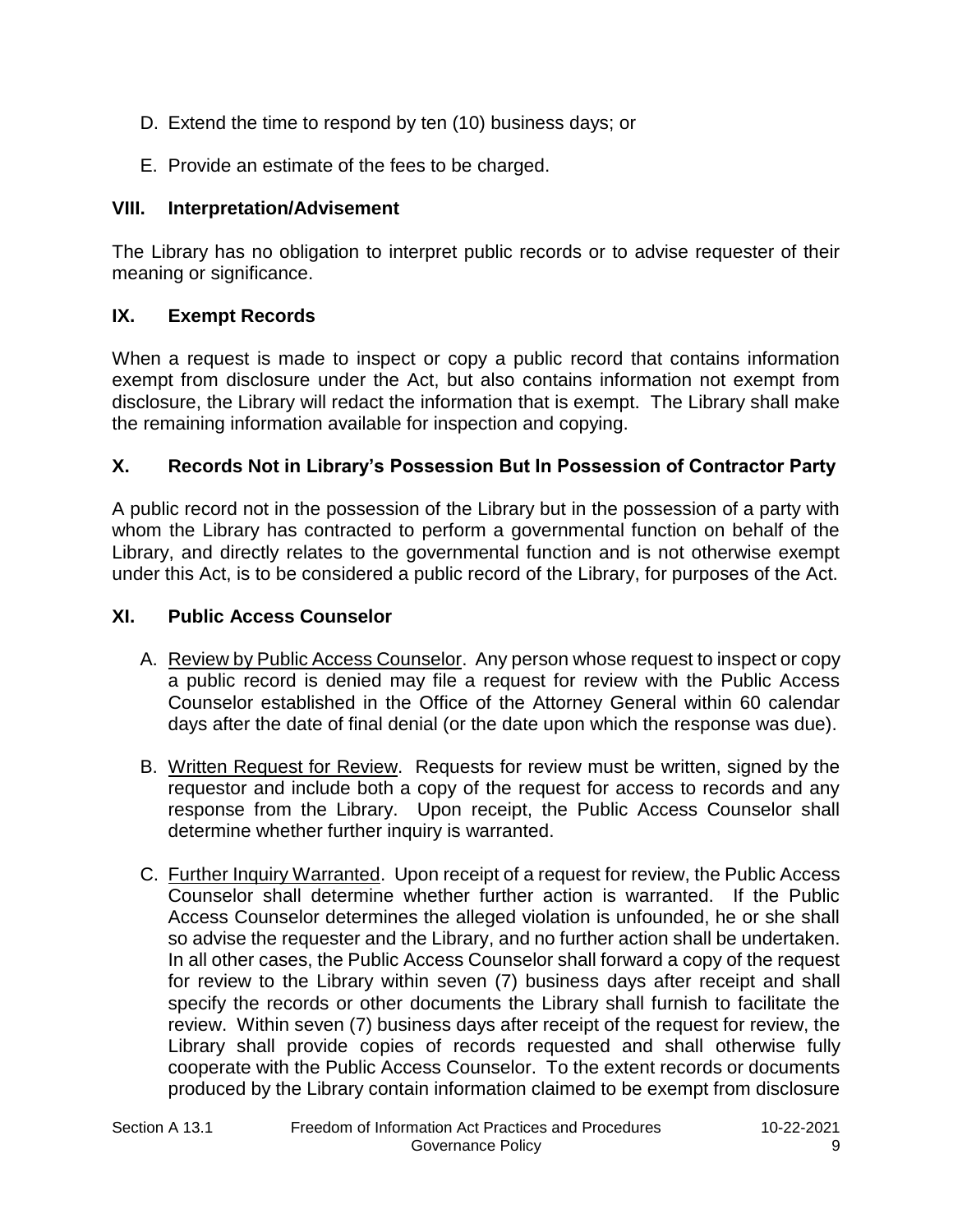under the Act, the Public Access Counselor shall not further disclose that information.

Within seven (7) business days after it receives a copy of a request for review and request for production of records from the Public Access Counselor, the Library may, but is not required to, answer the allegations of the request for review. The answer may take the form of a letter, brief, or memorandum. The Public Access Counselor shall forward a copy of the answer to the person submitting the request for review, with any alleged confidential information to which the request pertains redacted from the copy. The requester may, but is not required to, respond in writing to the answer within seven (7) business days. The Public Access Counselor shall provide a copy of the response to the Library.

In addition to the request for review, and the answer and the response thereto, if any, a requester or the Library may furnish affidavits or records concerning any matter germane to the review.

Unless the Public Access Counselor extends the time by no more than twenty-one (21) business days by sending written notice to the requester and the Library that includes a statement of the reasons for the extension in the notice, or decides to address the matter without the issuance of a binding opinion, the Attorney General shall examine the issues and the records, shall make findings of fact and conclusions of law, and shall issue to the requester and the Library an opinion in response to the request for review within sixty (60) days after its receipt. The opinion shall be binding upon both the requester and the public body, subject to administrative review under Section 11.5 of the Act.

In responding to any request under Section 9.5 of the Act, the Attorney General may exercise his or her discretion and choose to resolve a request for review by mediation or by a means other than the issuance of a binding opinion. The decision not to issue a binding opinion shall not be reviewable. If the requester files suit under Section 11 with respect to the same denial that is the subject of a pending request for review, the requester shall notify the Public Access Counselor, and the Public Access Counselor shall take no further action with respect to the request for review and shall so notify the Library.

- D. Violation Notice. Upon receipt of a binding opinion concluding a violation of this Act has occurred, the Library shall either take necessary action immediately to comply with the directive of the opinion or shall initiate administrative review under Section 11.5 of the Act.
- E. Administrative Review. A binding opinion issued by the Attorney General shall be considered a final decision of an administrative agency, for purposes of administrative review under the Administrative Review Law. (735 ILCS 5/Art. III) An action for administrative review of a binding opinion of the Attorney General shall be commenced in Cook or Sangamon County. An advisory opinion issued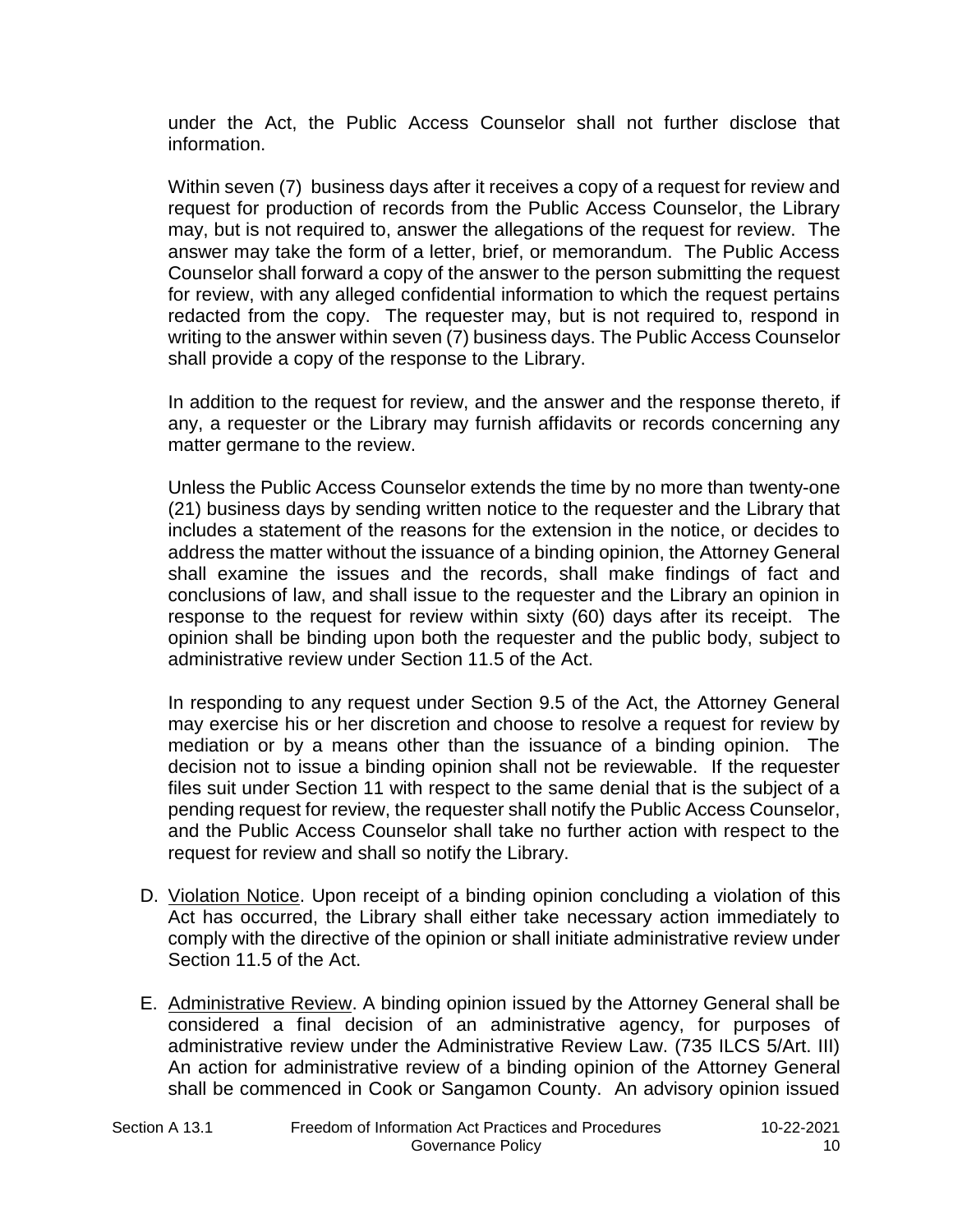to a Library shall not be considered a final decision of the Attorney General for purposes of this Section.

## **XII. Retrieval and Copying**

Retrieval and copying of records is limited only to employees of the Library designated by the FOIA Officer.

## **XIII. Inspection of Records**

Inspection of records shall only be permitted by appointment, in the presence of an employee of the Library designated by the FOIA Officer, during regular Administration hours.

## **XIV. Catalog of Records**

Records are catalogued by type in accord with the List of Records below.

- 1. Financial records
- 2. Board resolutions
- 3. Board ordinances
- 4. Board minutes
- 5. Committee minutes
- 6. Correspondence received of the Library
- 7. Correspondence from the Library
- 8. Construction records
- 9. Insurance information
- 10. Grant records
- 11. Policy and Personnel records
- 12. Meeting room requests
- 13. Insurance records
- 14. Capital equipment and maintenance
- 15. Agendas and minutes of meetings
- 16. Contracts
- 17. Public notices
- 18. FOIA requests and responses

## **XV. Central File for Denial Letters**

A central file for denial letters indexed according to the type of exemption asserted and to the extent feasible according to the types of records requested will be maintained by the FOIA Officer.

## **XVI. Fees**

The fees for copies of records are as follows: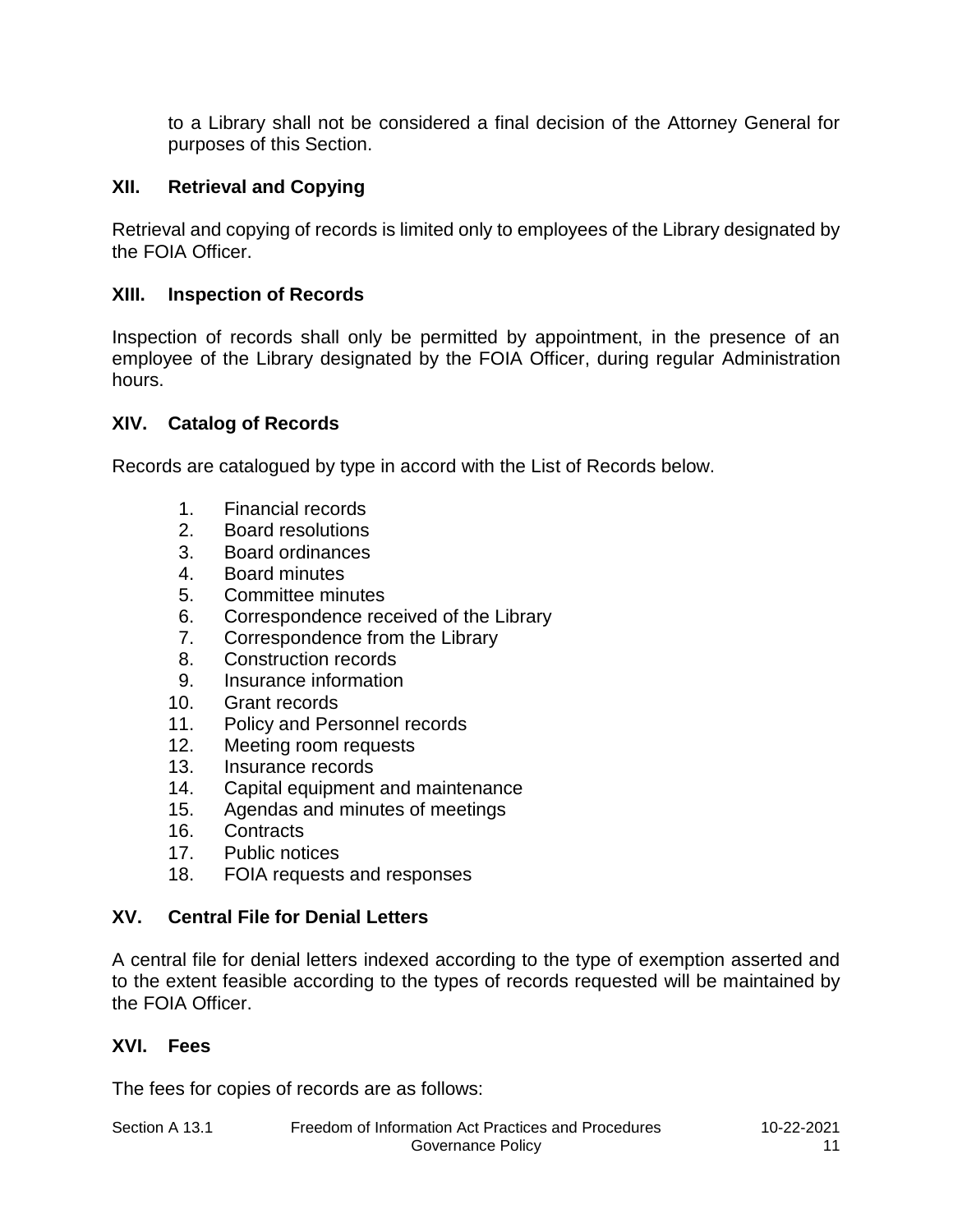- A. The first 50 pages of black and white, letter or legal size copies: Free
- B. 15¢ per page for each page in excess of 50 pages copied by a Library employee in-house.
- C. The actual cost per page for each color copy or size other than letter or legal.
- D. The actual cost per page for each page copied by a third party when the Library is unable to copy the records in-house.
- E. \$1.00 per certificate if the copies are to be certified.
- F. Reproduction on disc, USB flash drive, or other media: actual cost of recording media.

If the person making the request for records states the purpose of the request is for health, safety and welfare or legal rights of the general public rather than the personal or commercial gain and requests the fee be waived or reduced, the FOIA Officer may, upon inquiry of the precise reason for the request, grant such waiver or reduction as he/she deems appropriate.

No fee shall be charged for copies of records if the Library fails to respond to a request within the time permitted for extension, but later provides the requested public records.

No fee shall be charged for any personnel costs related to searching for, reviewing or reproducing records.

#### *Commercial Requests*

For commercial requests, the Library will charge \$10.00 per hour for each hour in excess of eight (8) hours spent searching for or retrieving records or for examining the record for necessary redactions and will also charge the actual costs of retrieving records stored off-site by a third party storage company, if any.

#### *Voluminous Requests*

For voluminous requests for electronic records, if the records are not in a portable document format (pdf), the Library will impose the following charges:

| Amount of data                                    | Fee   |
|---------------------------------------------------|-------|
| For up to 2 megabytes of data                     | \$20  |
| For more than 2 and less than 4 megabytes of data | \$40  |
| For more than 4 megabytes of data                 | \$100 |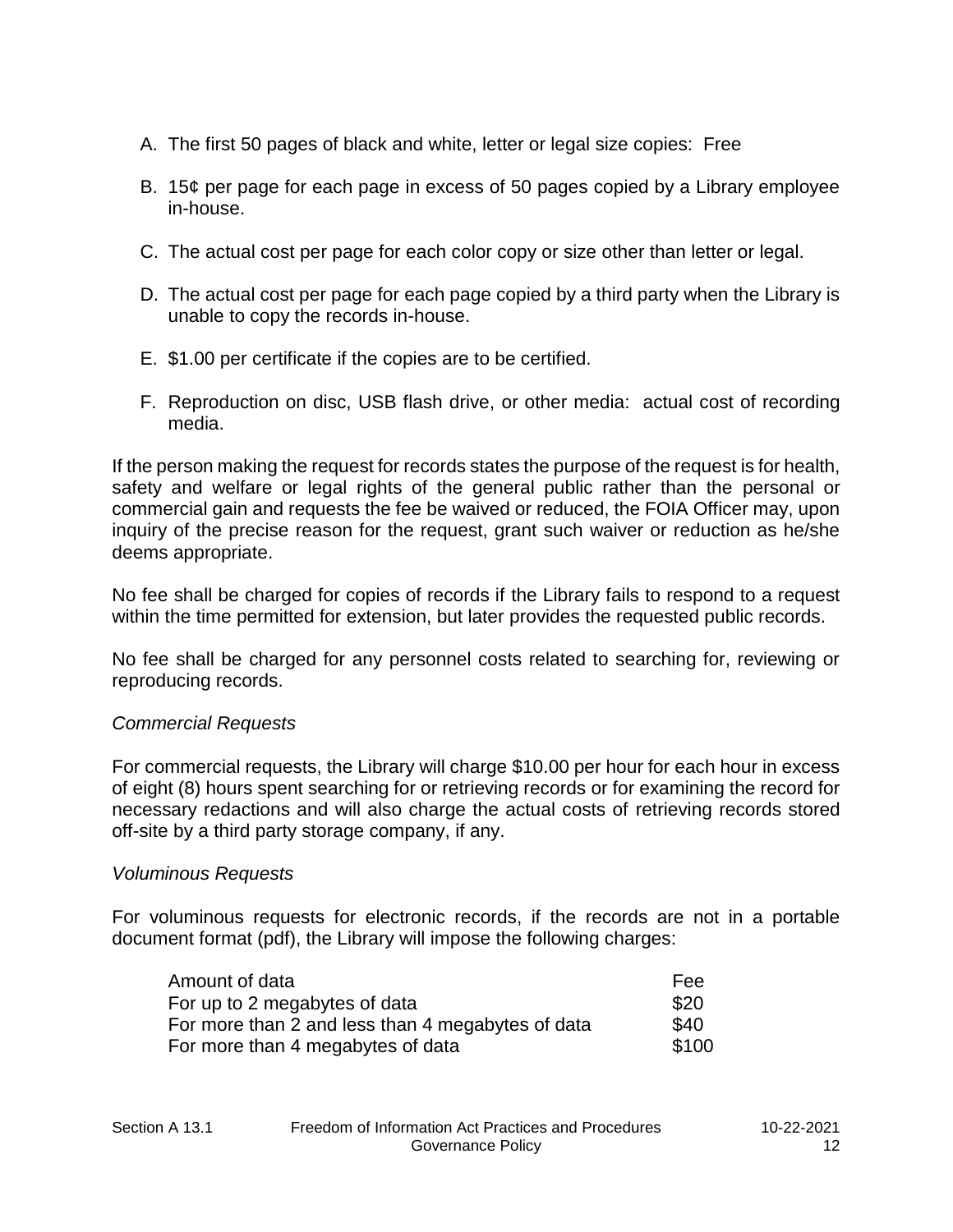For voluminous requests for electronic records, if the records are in a portable document format (pdf), the Library will impose the following charges:

| Amount of data                                       | Fee   |
|------------------------------------------------------|-------|
| For up to 80 megabytes of data                       | \$20  |
| For more than 80 and less than 160 megabytes of data | \$40  |
| For more than 160 megabytes of data                  | \$100 |

For fees imposed pursuant to this section regarding voluminous requests, the Library will provide the requester with an accounting of all fees, costs and personnel hours in connection with the request. The fees the Library may charge for voluminous requests can still be charged even if the requester fails to accept or collect the records. If a requester does not pay a fee charged pursuant to Section 6 of FOIA, the debt shall be considered a debt due and owing to the Library and may be collected in accordance with applicable law.

## **XVII. Questions**

Should any person have any questions regarding access to public records of the Library not answered herein, those questions may be addressed to the FOIA Officer.

## **XVIII. Orland Park Public Library Freedom of Information Act Directory**

The Orland Park Public Library is a Local Municipal Library incorporated and organized under the laws of the State of Illinois for the purpose of providing its residents with access to information for educational, informational and recreational needs. The information is provided jointly from the Library's collection of materials and services and by referral and/or access to levels of information and research beyond the Library's collection through interlibrary loan, Reaching Across Illinois Libraries System Services (RAILS) and other similar services.

The Orland Park Public Library has certain functional subdivisions which are shown below. The approximate amount of the operating budget of the Orland Park Public Library is \$5,882,000. The Library's sole office is located at 14921 Ravinia Avenue, Orland Park, Illinois, 60462. The Orland Park Public Library currently employs approximately 30 fulltime and 65 part-time employees. The members of the Board of Library Trustees and standing committees of the Orland Park Public Library are as follows:

## **Board of Library Trustees**

Joanna M. Liotine Leafblad, President, jleafblad@orlandparklibrary.org Christian Barcelona, Vice President, cbarcelona@orlandparklibrary.org Charles McShane, Secretary, cmcshane@orlandparklibrary.org Daniel McMillan, Treasurer, dmcmillan@orlandparklibrary.org Nancy Wendt Healy, Trustee, nhealy@orlandparklibrary.org Elan Kleis, Trustee, ekleis@orlandparklibrary.org Bridget M. Lindbloom, Trustee, blindbloom@orlandparklibrary.org